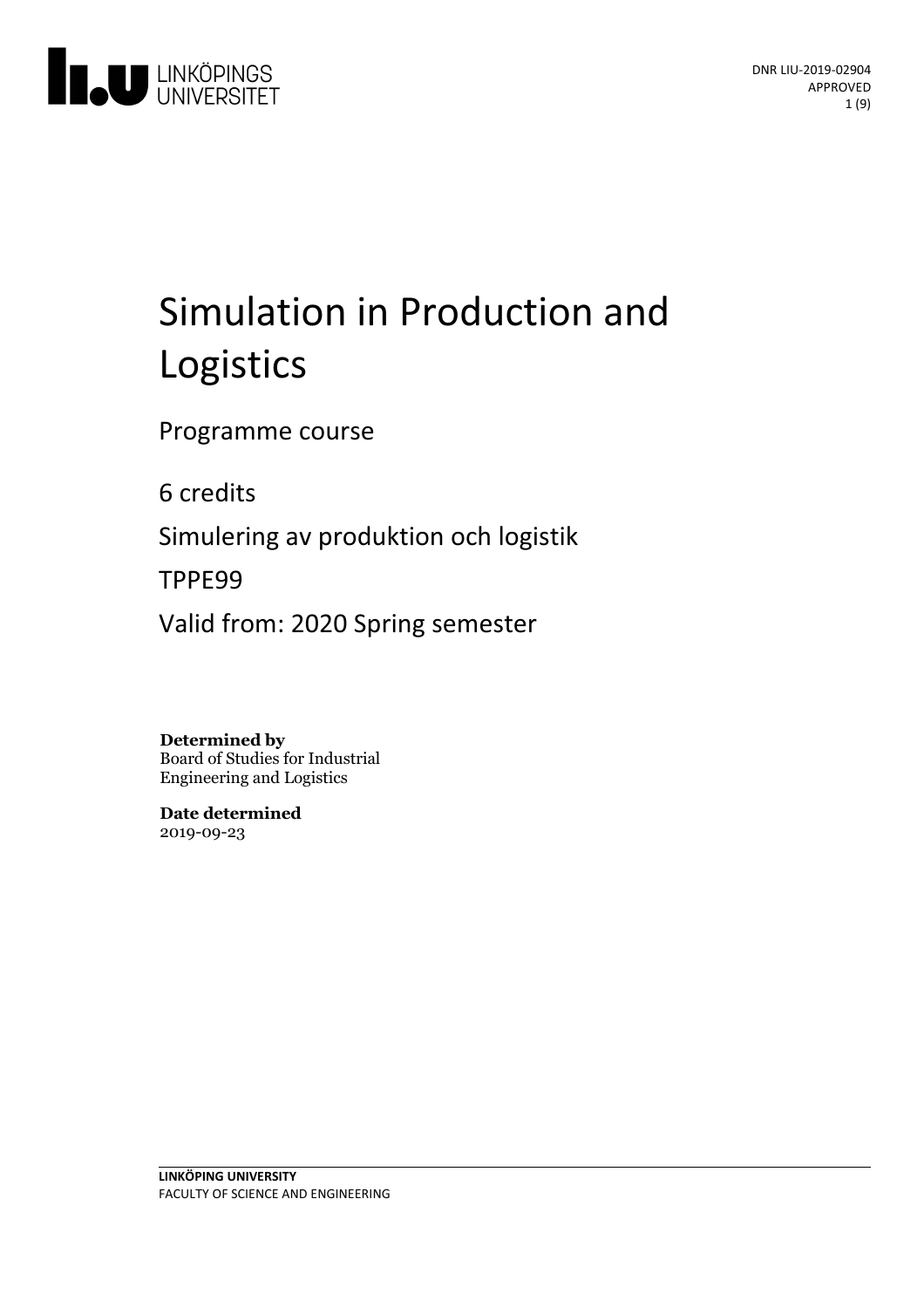# Main field of study

Industrial Engineering and Management

Course level

Second cycle

# Advancement level

A1X

# Course offered for

- Master's Programme in Industrial Engineering and Management
- Industrial Engineering and Management International, M Sc in Engineering
- Industrial Engineering and Management, M Sc in Engineering
- Mechanical Engineering, M Sc in Engineering

# **Prerequisites**

Basic course in mathematical statistics, basic course in logistics management and/or operations management.

# Intended learning outcomes

The main goal of this course is to provide students with advanced level knowledge in discrete-event simulation (DES) methodology and application in the analysis of production and logistics systems. The course therefore provides practical experience in DES modeling coupled with theoretical depth in applied DES methods. After the course the student should be able to:

- 
- Describe fundamental concepts in discrete-event simulation. List and explain advantages and disadvantages of simulation asan analysis tool.
- Model stochastic input data with probability distributions and assess the
- Build simulation models of production systems and logistics systems.<br>• Perform advanced system analysis by experimental design with simulation
- models and draw conclusions from stochastic simulations.

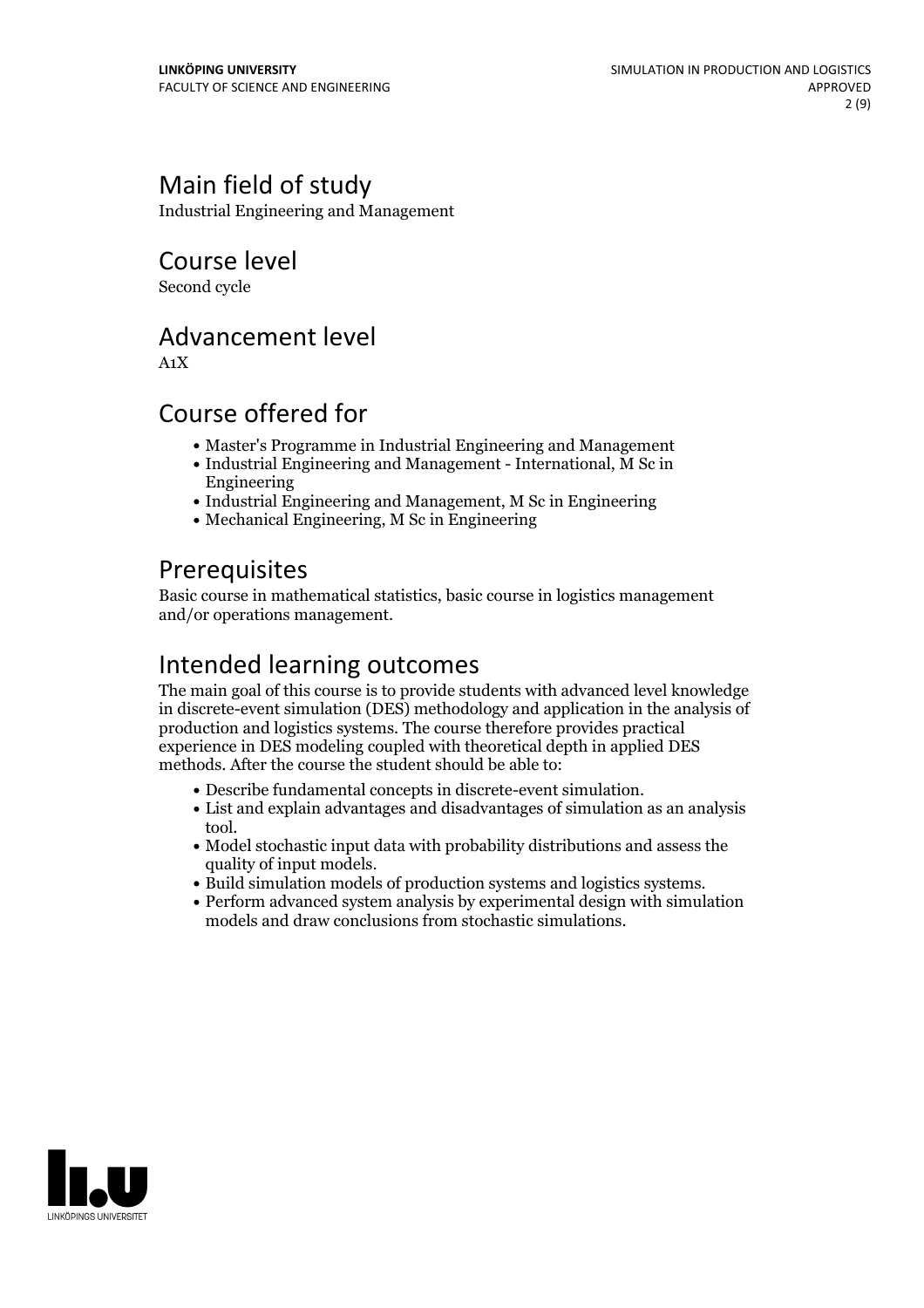### Course content

- 
- 
- 
- 
- 
- 
- Fundamental concepts in discrete-event simulation.<br>
Simulation study methodology. Steps in a simulation study.<br>
Input modelling.<br>
Verification and validation of simulation models.<br>
Experimentation and output anal systems.

# Teaching and working methods

The course is organized in lectures, modelling classes (tutorials), and computer labs.

### Examination

| TEN1                                                       | Written examination | 3 credits | U, 3, 4, 5 |
|------------------------------------------------------------|---------------------|-----------|------------|
| LAB1                                                       | Computer labs       | 3 credits | U, 3, 4, 5 |
| The final grade is a combination of the individual grades. |                     |           |            |

# Grades

Four-grade scale, LiU, U, 3, 4, 5

### Department

Institutionen för ekonomisk och industriell utveckling

# Director of Studies or equivalent

Helene Lidestam

### Examiner

Fredrik Persson

# Course website and other links

<http://www.iei.liu.se/prodek/utbildning/>

# Education components

Preliminary scheduled hours: 58 h Recommended self-study hours: 102 h

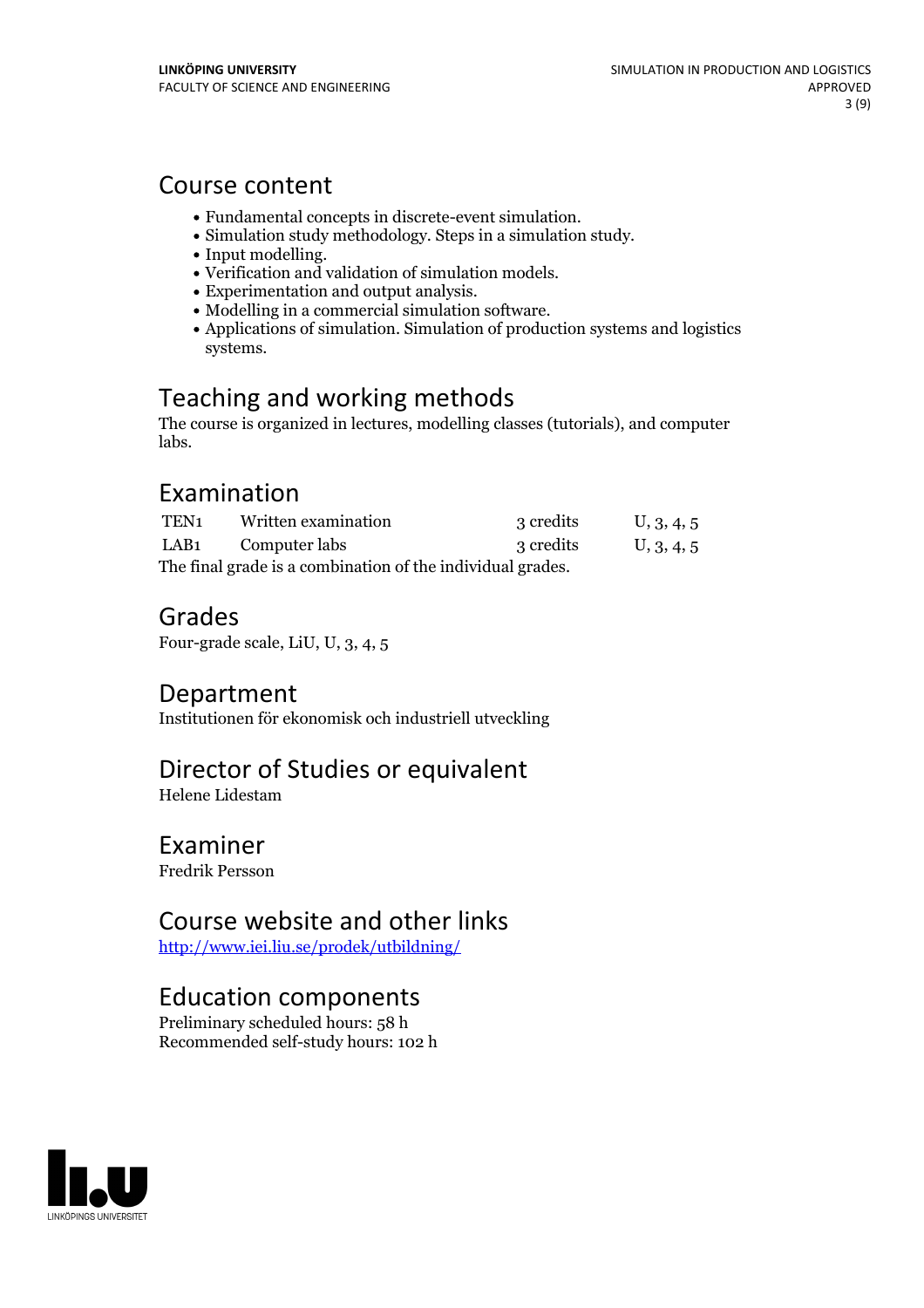# Course literature

### **Books**

Robinson, Stewart, (2014) *Simulation : the practice of model development and use* 2. ed. Houndmills, Basingstoke, Hampshire ; New York, NY : Palgrave Macmillan, 2014 ISBN: 9781137328021, 1137328029

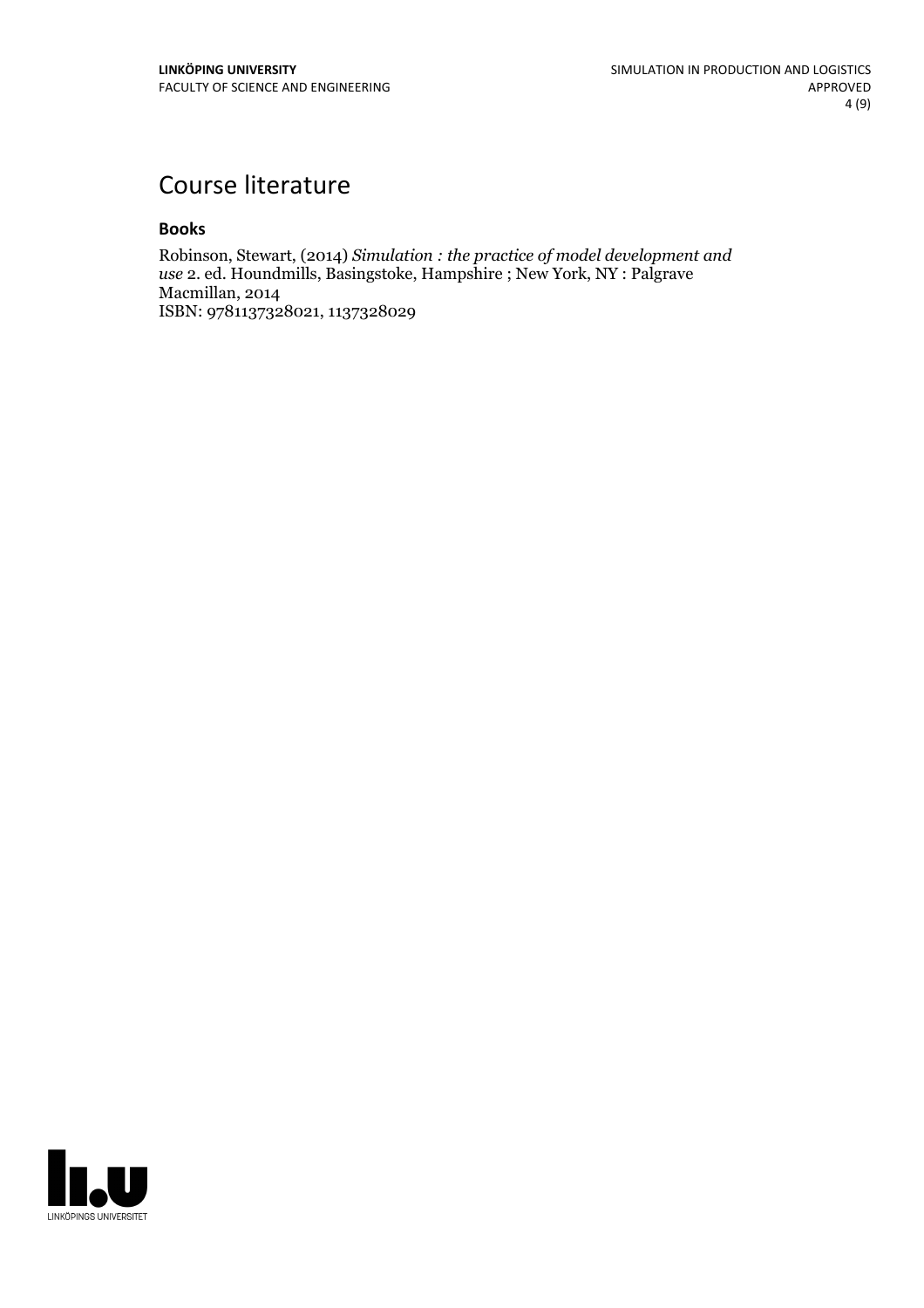# **Common rules**

### **Course syllabus**

A syllabus must be established for each course. The syllabus specifies the aim and contents of the course, and the prior knowledge that a student must have in order to be able to benefit from the course.

### **Timetabling**

Courses are timetabled after a decision has been made for this course concerning its assignment to a timetable module.

### **Interrupting a course**

The vice-chancellor's decision concerning regulations for registration, deregistration and reporting results (Dnr LiU-2015-01241) states that interruptions in study are to be recorded in Ladok. Thus, all students who do not participate in a course for which they have registered must record the interruption, such that the registration on the course can be removed. Deregistration from <sup>a</sup> course is carried outusing <sup>a</sup> web-based form: https://www.lith.liu.se/for-studenter/kurskomplettering?l=en.

### **Cancelled courses**

Courses with few participants (fewer than 10) may be cancelled or organised in a manner that differs from that stated in the course syllabus. The Dean is to deliberate and decide whether a course is to be cancelled or changed from the course syllabus.

### **Guidelines relatingto examinations and examiners**

For details, see Guidelines for education and examination for first-cycle and second-cycle education at Linköping University, http://styrdokument.liu.se/Regelsamling/VisaBeslut/917592.

An examiner must be employed as a teacher at LiU according to the LiU Regulations for Appointments

(https://styrdokument.liu.se/Regelsamling/VisaBeslut/622784). For courses in second-cycle, the following teachers can be appointed as examiner: Professor (including Adjunct and Visiting Professor), Associate Professor (including Adjunct), Senior Lecturer (including Adjunct and Visiting Senior Lecturer), Research Fellow, or Postdoc. For courses in first-cycle, Assistant Lecturer (including Adjunct and Visiting Assistant Lecturer) can also be appointed as examiner in addition to those listed for second-cycle courses. In exceptional cases, a Part-time Lecturer can also be appointed as an examiner at both first- and second cycle, see Delegation of authority for the Board of Faculty of Science and Engineering.

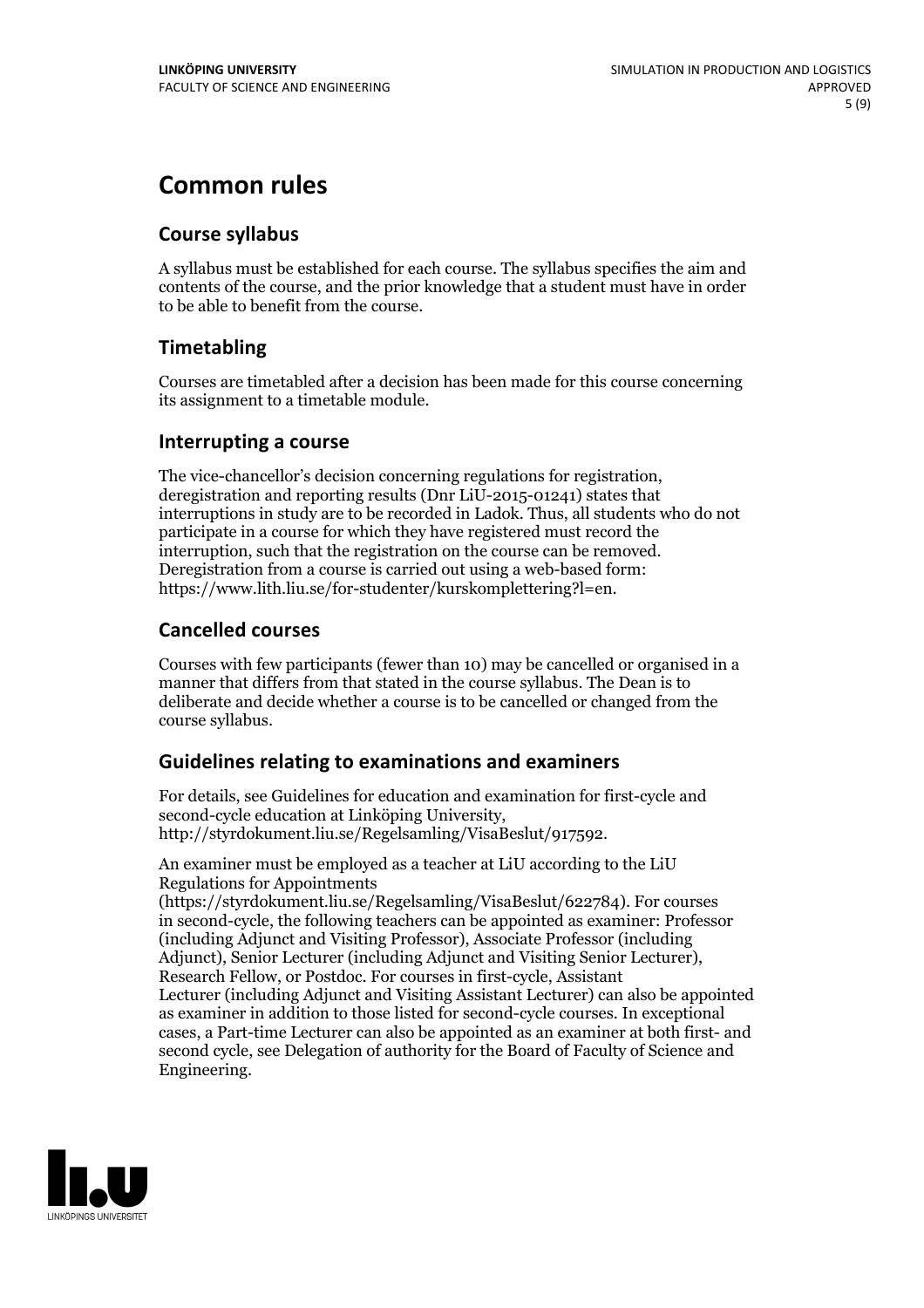### **Forms of examination**

#### **Examination**

Written and oral examinations are held at least three times a year: once immediately after the end of the course, once in August, and once (usually) in one of the re-examination periods. Examinations held at other times are to follow a decision of the board of studies.

Principles for examination scheduling for courses that follow the study periods:

- courses given in VT1 are examined for the first time in March, with re-examination in June and August
- courses given in VT2 are examined for the first time in May, with re-examination in August and October
- courses given in HT1 are examined for the first time in October, with re-examination in January and August
- courses given in HT2 are examined for the first time in January, with re-examination in March and in August.

The examination schedule is based on the structure of timetable modules, but there may be deviations from this, mainly in the case of courses that are studied and examined for several programmes and in lower grades (i.e. 1 and 2).

Examinations for courses that the board of studies has decided are to be held in alternate years are held three times during the school year in which the course is given according to the principles stated above.

Examinations for courses that are cancelled orrescheduled such that they are not given in one or several years are held three times during the year that immediately follows the course, with examination scheduling that corresponds to the scheduling that was in force before the course was cancelled or rescheduled.

When a course is given for the last time, the regular examination and two re-<br>examinations will be offered. Thereafter, examinations are phased out by offering three examinations during the following academic year at the same times as the examinations in any substitute course. If there is no substitute course, three examinations will be offered during re-examination periods during the following academic year. Other examination times are decided by the board of studies. In all cases above, the examination is also offered one more time during the academic year after the following, unless the board of studies decides otherwise.

If a course is given during several periods of the year (for programmes, or on different occasions for different programmes) the board or boards of studies determine together the scheduling and frequency of re-examination occasions.

#### **Registration for examination**

In order to take an examination, a student must register in advance at the Student Portal during the registration period, which opens 30 days before the date of the examination and closes 10 days before it. Candidates are informed of the location of the examination by email, four days in advance. Students who have not

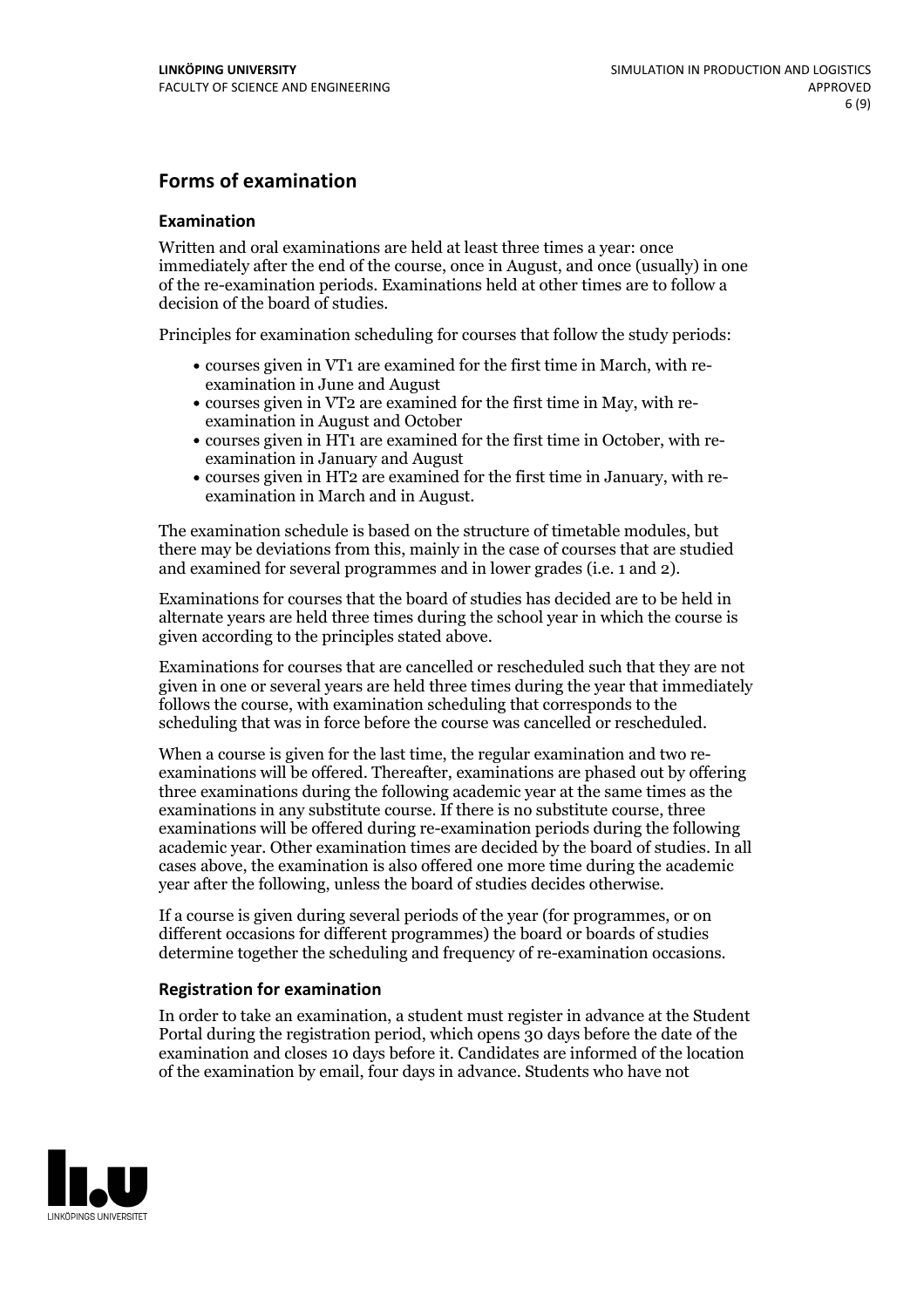registered for an examination run the risk of being refused admittance to the examination, if space is not available.

Symbols used in the examination registration system:

\*\* denotes that the examination is being given for the penultimate time.

\* denotes that the examination is being given for the last time.

#### **Code of conduct for students during examinations**

Details are given in a decision in the university's rule book: http://styrdokument.liu.se/Regelsamling/VisaBeslut/622682.

#### **Retakes for higher grade**

Students at the Institute of Technology at LiU have the right to retake written examinations and computer-based examinations in an attempt to achieve a higher grade. This is valid for all examination components with code "TEN" and "DAT". The same right may not be exercised for other examination components, unless otherwise specified in the course syllabus.

A retake is not possible on courses that are included in an issued degree diploma.

#### **Retakes of other forms of examination**

Regulations concerning retakes of other forms of examination than written examinations and computer-based examinations are given in the LiU guidelines

http://styrdokument.liu.se/Regelsamling/VisaBeslut/917592.

#### **Plagiarism**

For examinations that involve the writing of reports, in cases in which it can be assumed that the student has had access to other sources (such as during project work, writing essays, etc.), the material submitted must be prepared in accordance with principles for acceptable practice when referring to sources (references or quotations for which the source is specified) when the text, images, ideas, data,  $\vec{e}$  etc. of other people are used. It is also to be made clear whether the author has reused his or her own text, images, ideas, data, etc. from previous examinations, such as degree projects, project reports, etc. (this is sometimes known as "self- plagiarism").

A failure to specify such sources may be regarded as attempted deception during examination.

#### **Attempts to cheat**

In the event of <sup>a</sup> suspected attempt by <sup>a</sup> student to cheat during an examination, or when study performance is to be assessed as specified in Chapter <sup>10</sup> of the Higher Education Ordinance, the examiner is to report this to the disciplinary board of the university. Possible consequences for the student are suspension from study and a formal warning. More information is available at https://www.student.liu.se/studenttjanster/lagar-regler-rattigheter?l=en.

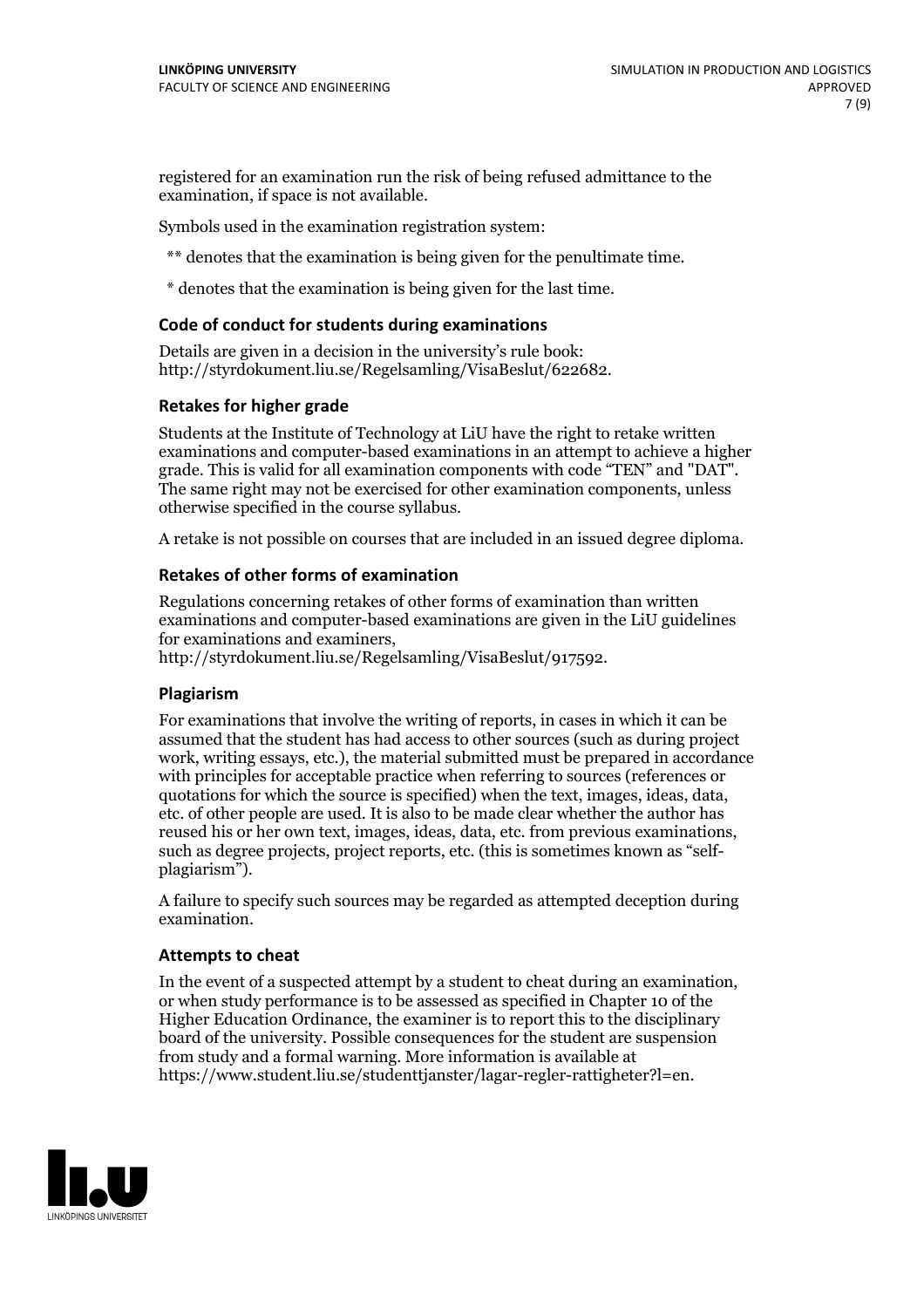### **Grades**

The grades that are preferably to be used are Fail (U), Pass (3), Pass not without distinction  $(4)$  and Pass with distinction  $(5)$ .

- 1. Grades U, 3, 4, 5 are to be awarded for courses that have written
- examinations. 2. Grades Fail (U) and Pass (G) may be awarded for courses with <sup>a</sup> large degree of practical components such as laboratory work, project work and group work. 3. Grades Fail (U) and Pass (G) are to be used for degree projects and other
- independent work.

#### **Examination components**

- 
- 1. Grades U, 3, 4, <sup>5</sup> are to be awarded for written examinations (TEN). 2. Examination components for which the grades Fail (U) and Pass (G) may be awarded are laboratory work (LAB), project work (PRA), preparatory written examination (KTR), oral examination (MUN), computer-based
- examination (DAT), home assignment (HEM), and assignment (UPG). 3. Students receive grades either Fail (U) or Pass (G) for other examination components in which the examination criteria are satisfied principally through active attendance such as other examination (ANN), tutorial group (BAS) or examination item (MOM). 4. Grades Fail (U) and Pass (G) are to be used for the examination
- components Opposition (OPPO) and Attendance at thesis presentation (AUSK) (i.e. part of the degree project).

For mandatory components, the following applies: If special circumstances prevail, and if it is possible with consideration of the nature of the compulsory component, the examiner may decide to replace the compulsory component with another equivalent component. (In accordance with the LiU Guidelines for education and examination for first-cycle and second-cycle education at Linköping University, http://styrdokument.liu.se/Regelsamling/VisaBeslut/917592).

For written examinations, the following applies: If the LiU coordinator for students with disabilities has granted a student the right to an adapted examination for a written examination in an examination hall, the student has the right to it. If the coordinator has instead recommended for the student an adapted examination or alternative form of examination, the examiner may grant this if the examiner assesses that it is possible, based on consideration of the course objectives. (In accordance with the LiU Guidelines for education and examination for first-cycle and second-cycle education at Linköping University, http://styrdokument.liu.se/Regelsamling/VisaBeslut/917592).

The examination results for a student are reported at the relevant department.

### **Regulations (applyto LiU in its entirety)**

The university is a government agency whose operations are regulated by